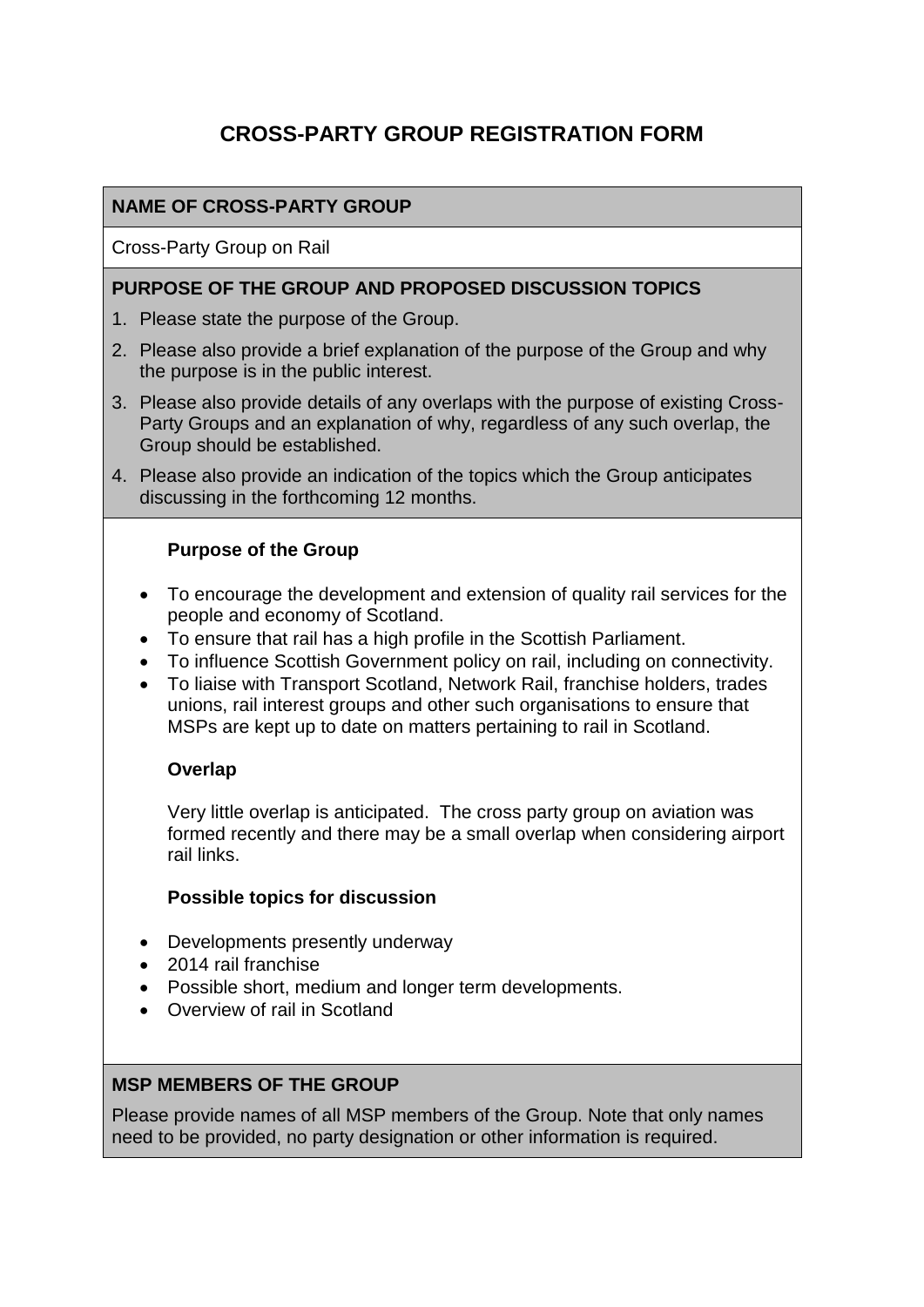| <b>Patrick Harvie</b> |  |
|-----------------------|--|
|                       |  |

John Mason

Neil Bibby

James Kelly

Graeme Dey

Maureen Watt

Richard Lyle

Jamie Hepburn

Kenneth Gibson

Mark Griffin

John Finnie

Liz Smith

# **NON-MSP MEMBERS OF THE GROUP**

For organisational members please provide only the name of the organisation, it is not necessary to provide the name(s) of individuals who may represent the organisation at meetings of the Group.

| Individuals   | N/A                                     |
|---------------|-----------------------------------------|
| Organisations | <b>Light Rail Transport Association</b> |
|               | <b>Network Rail</b>                     |
|               | <b>RMT Scotland</b>                     |
|               | <b>Rock DCM</b>                         |
|               | <b>Scottish Chamber of Commerce</b>     |
|               | <b>Rail Future Scotland</b>             |
|               | <b>RailQwest</b>                        |
|               | <b>Transform Scotland</b>               |
|               | Passenger Focus Scotland                |

## **GROUP OFFICE BEARERS**

Please provide names for all office bearers. The minimum requirement is that two of the office bearers are MSPs and one of these is Convener – beyond this it is a matter for the Group to decide upon the office bearers it wishes to have. It is permissible to have more than one individual elected to each office, for example, co-conveners or multiple deputy conveners.

| Co-Convener | John Mason |
|-------------|------------|
| Co-Convener | Neil Bibby |